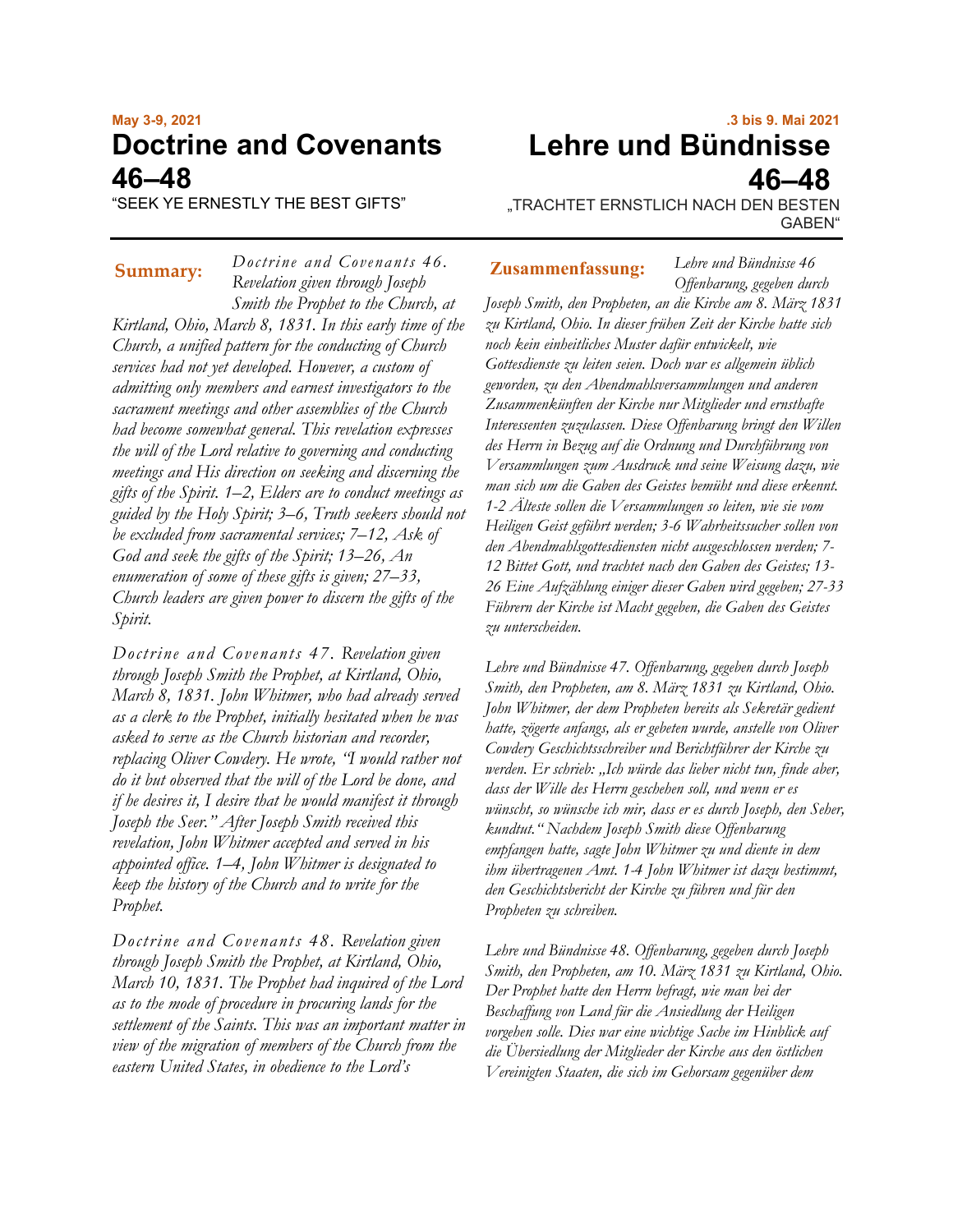*command that they should assemble in Ohio (see sections 37:1–3; 45:64). 1–3, The Saints in Ohio are to share their lands with their brethren; 4–6, The Saints are to purchase lands, build a city, and follow the counsel of their presiding officers.*

## **Supplemental Supplemental Jewish and Jewish and Holy Land Holy Land Insights Insights**

## **What guidelines can I learn from the Church Historian that I can use in recording a personal or family**

#### **history?**

Serving as a Senior Missionaries in the Church History Department, Sister Rona and I have been assigned to create Church historical profiles on several countries including, so far, Singapore, North and South Korea, Indonesia, Austria, Switzerland, Ethiopia, and now Israel. Our reports are about 80 to 100-pages in length. Another team reduces those profiles to about 8-pages. Those smaller summaries are also reduced to a page or two – as a succinct synopsis. Prayerfully, we are guided by the Book of Mormon verses that remind us of the inspired writers who could only write a "*hundredth part*!" Following are guidelines we felt directing us in recording the histories.

**(1)** Testimonies that testify of Christ, especially in a local context. *"*And now there cannot be written in this book even a *hundredth part* of the things which **Jesus did truly teach unto the people**;" **(3 [Nephi](https://www.lds.org/scriptures/bofm/3-ne/26.6?lang=eng#5) 26:6)**

**2)** Use the Lord's spirit to help us choose what to report. You could consider, even creating several entries, then choose as directed. *"*Wherefore, **I chose these things**, to finish my record upon them, which remainder of my record I shall take from the plates of Nephi; and I cannot write the *hundredth part* of the things of my people." **(Words of [Mormon](https://www.lds.org/scriptures/bofm/w-of-m/1.5?lang=eng#4) 1:5) 3)** We also learn from contrasting views. The "profiles" (80-100 pages) might be compared to the "large plates," and the "summarized"

*Gebot des Herrn in Ohio sammeln sollten (siehe Abschnitt 37:1-3; 45:64). 1-3 Die Heiligen in Ohio sollen ihr Land mit ihren Brüdern teilen; 4-6 Die Heiligen sollen Land kaufen, eine Stadt errichten und dem Rat ihrer präsidierenden Beamten folgen.*

# **Ergänzende Jüdische und Heilige Land Einsichte**

**Welche Richtlinien kann ich vom Kirchenhistoriker lernen, die ich zur Aufzeichnung einer persönlichen oder** 

**familiären Geschichte verwenden kann?** Schwester Rona und ich sind als Dienst Missionare in der Abteilung für Kirchengeschichte tätig und wurden beauftragt, kirchengeschichtliche Profile für verschiedene Länder zu erstellen, darunter bisher Singapur, Nord- und Südkorea, Indonesien, Österreich, die Schweiz, Äthiopien und jetzt Israel. Unsere Berichte sind etwa 80 bis 100 Seiten lang. Ein anderes Team reduziert diese Profile auf ca. 8 Seiten. Diese kleineren Zusammenfassungen werden auch auf ein oder zwei Seiten reduziert - als kurze Zusammenfassung. Gebeterfüllt orientieren wir uns an den Versen des Buches Mormon, die uns an die inspirierten Schriftsteller erinnern, die nur einen "*hundertsten Teil*" schreiben konnten! Es folgen Richtlinien, die uns bei der Aufzeichnung der Geschichten gelenkt haben.

**(1)** Zeugnisse, die von Christus Zeugnis geben, insbesondere in einem lokalen Kontext. "Und nun kann in diesem Buch nicht einmal der *hundertste Teil* dessen geschrieben werden, **was Jesus wahrhaftig das Volk gelehrt hat**," **(3 Nephi 26:6)**

**2)** Verwenden den Geist des Herrn, um uns bei der Auswahl des Berichts zu helfen. Sie können sogar mehrere Einträge erstellen und dann wie angegeben auswählen. "darum habe **ich diese hier gewählt**, um darauf meinen Bericht zu beenden; und den Rest meines Berichtes werde ich den Platten Nephis entnehmen; und ich kann nicht den *hundertsten Teil* der Angelegenheiten meines Volkes niederschreiben." **(Worte Mormons 1:5) 3)** Wir lernen auch aus gegensätzlichen Ansichten. Die "Profile" (80-100 Seiten)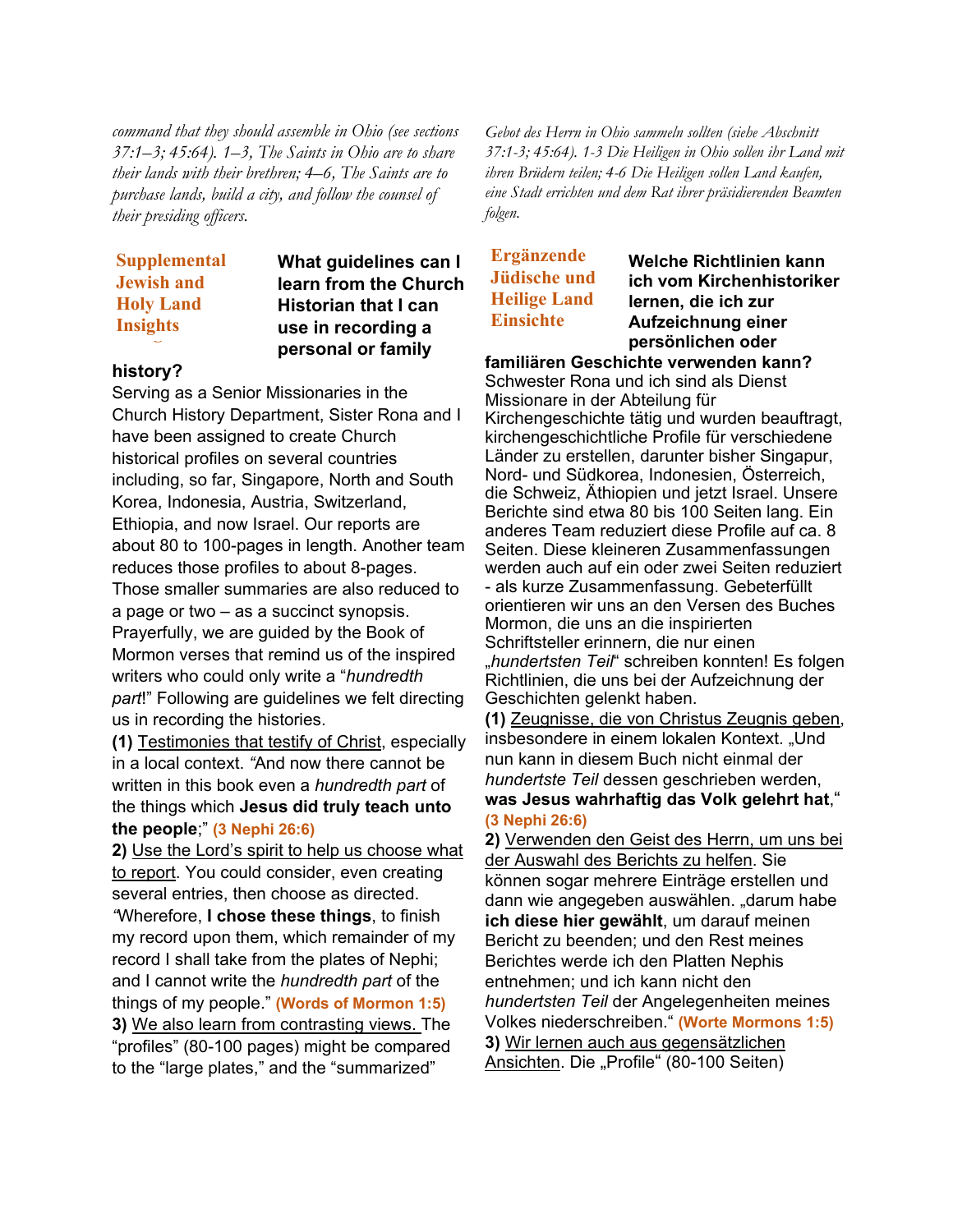(phase-2), 8-9 pages) might be compared to the "small plates." The smaller version could be the future generation's poignant spiritual understanding and guideline. "And a *hundredth part* of the proceedings of this people, which now began to be numerous, cannot be written upon these plates; but many of their proceedings are written upon the **larger plates**, and their **wars**, and their **contentions**, and the **reigns of their kings**." **[\(Jacob](https://www.lds.org/scriptures/bofm/jacob/3.13?lang=eng#12) 3:13)**

**(4)** Reveal the fulfillment of promises. *"*And the Lord spake unto Ether, and said unto him: Go forth. And he went forth, and beheld that the **words of the Lord had all been fulfilled**; and he finished his record; (and the *hundredth part* I have not written) and he hid them in a manner that the people of Limhi did find them."

#### **[\(Ether](https://www.lds.org/scriptures/bofm/ether/15.33?lang=eng#32) 15:33)**

**(5)** Reveal what made the event extraordinary. I have found that the better histories report on the WHAT, HOW, WHEN, WHERE, and WHO, in such a way that the WHY is revealed. *"*And there had many things transpired which, **in the eyes of some, would be great and marvelous**; nevertheless, they cannot all be written in this book; yea, this book cannot contain even a *hundredth part* of what was done among so many people in the space of twenty and five years;" **(3 [Nephi](https://www.lds.org/scriptures/bofm/3-ne/5.8?lang=eng#7) 5:8)**

#### **What assistance has the Lord provided for me to follow leaders and commandments?**

The key to recognizing the Messiah, the true meaning of his life and those who testified of Him is the SPIRIT. The word for spirit in Hebrew is *Ruach Elohim*, the breath, the wind of God. Moses knew that gift well and desired that everyone would have it. "And Moses said unto him, Enviest thou for my sake? Would God that all the LORD'S

könnten mit den "großen Platten" verglichen werden, und die "zusammengefassten" (Phase 2), 8-9 Seiten) könnten mit den "kleinen Platten" verglichen werden. Die kleinere Version könnte das ergreifende spirituelle Verständnis und die Richtlinie der zukünftigen Generation sein. "Und ein *Hundertstel* des Verfahrens dieses Volkes, das jetzt zahlreich wurde, kann nicht auf diese Tafeln geschrieben werden; Aber viele ihrer Berichte sind auf den **größeren Tafeln** und ihren **Kriegen**, ihren **Streitigkeiten** und **der Herrschaft ihrer Könige** geschrieben" **(Jakob 3:13)**

**(4)** Die Erfüllung der Versprechen offenbaren. "Und der Herr redete zu Ether und sprach zu ihm: Geh hin! Und er ging hin und sah, dass die Worte des Herrn gänzlich in Erfüllung gegangen waren; und er endete seinen Bericht (und nicht den hundertsten Teil davon habe ich geschrieben); und er verbarg sie auf eine Weise, dass das Volk Limhi sie fand." **(Ether 15:33)**

**(5)** Zeigen Sie auf, was das Ereignis außergewöhnlich gemacht hat. Ich habe festgestellt, dass die besseren Geschichten über WAS, WIE, WANN, WO und WER berichten, so dass das WARUM offenbart wird. "Und vieles hatte sich ereignet, was in den Augen einiger groß und wunderbar wäre; doch kann nicht alles in diesem Buch niedergeschrieben werden; ja, dieses Buch kann nicht einmal den hundertsten Teil dessen enthalten, was unter so vielen Menschen im Zeitraum von fünfundzwanzig Jahren geschehen war." **(3 Nephi 5:8)**

#### **Welche Unterstützung hat der Herr mir gegeben, um Führern und Geboten zu folgen?**

Der Schlüssel zum Erkennen des Messias, des wahren Sinns seines Lebens und derer, die von ihm Zeugnis gaben, ist der GEIST. Das hebräische Wort für Geist ist *Ruach Elohim*, der Atem, der Wind Gottes. Moses kannte dieses Geschenk gut und wünschte, dass jeder es haben würde. "Doch Mose sagte zu ihm: Willst du dich für mich ereifern? Wenn nur das ganze Volk des Herrn zu Propheten würde,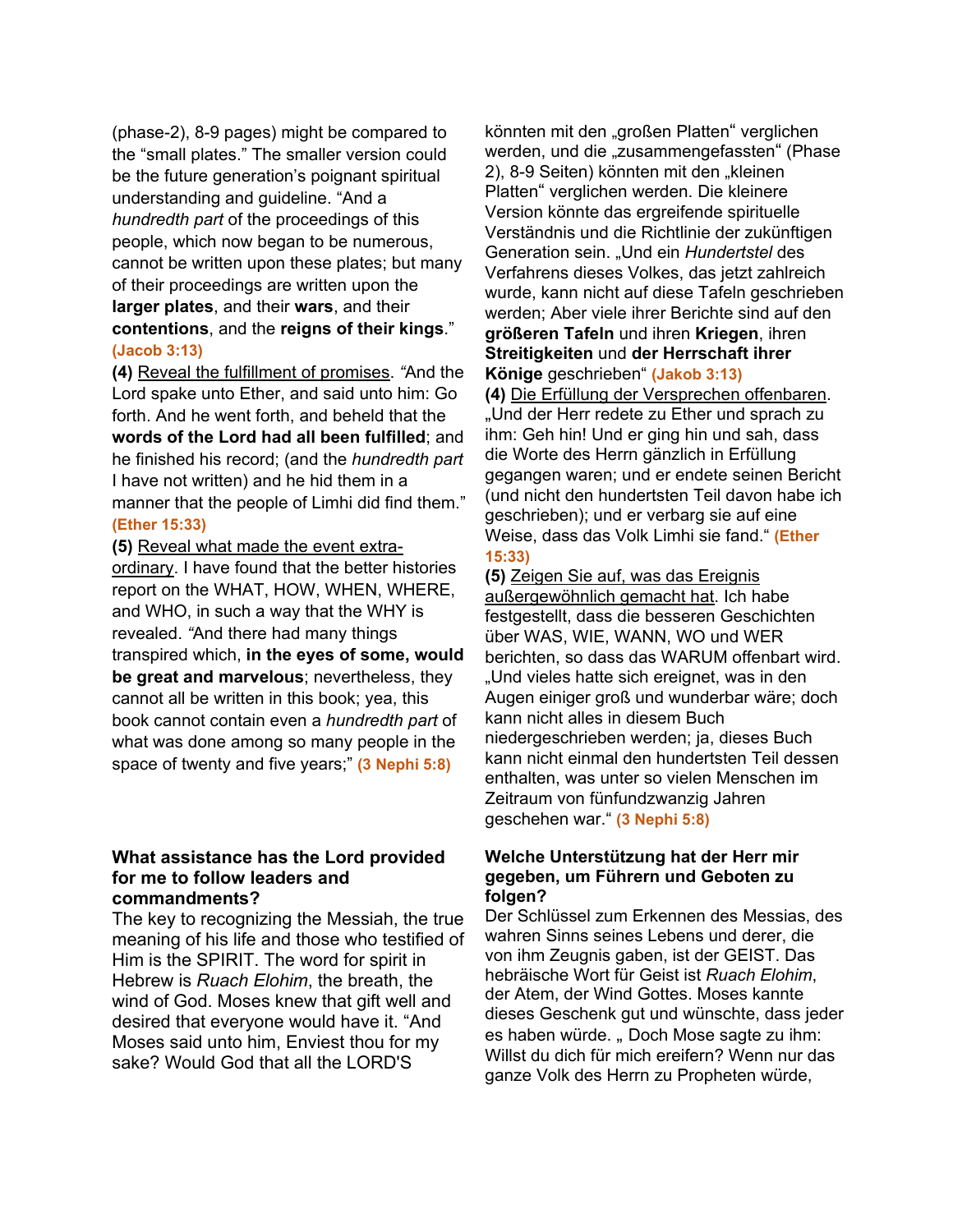people were prophets, and that the LORD would put his spirit upon them!" **(Numbers 11:29)** As previously stated, there are some people who do not have that gift yet, and those that do must exercise patience and love because eventually more will get that gift and be very happy. The gift of belief comes from God. ". . . Phinehas is known to have traveled to redeem captives, and on one journey a river in flood parted for him, so as not to delay his mission. He constructed the famous 'ladder of saintliness' in which Caution (against evil) leads through Eagerness (for good), Cleanliness, Purity, Asceticism, Holiness, Humility, Fear of God, Attainment of the Holy Spirit (divine inspiration), ultimately to the Resurrection of the Dead." **(Encyclopedia Judaica, Jr.)**

#### **Which comes first for me, believing or doing?**

In Judaism, "belief" is superseded by "doing." Hence, the 613 commandments (365 do nots and 248 do's) have preeminence over faith. "The biblical word *emunah* (and its other forms) which is often translated as 'belief' really means 'trust' or 'confidence,' which is something quite different." "Even prayers and benedictions are prepared to be followed, rather than be spoken from the heart. However, some of these benedictions still carry an admonition to go beyond the 'do' to embrace 'faith' (*Emunah*) in God.´In Synagogue services there are certain benedictions recited or read. One of them is a request for the gifts of wisdom and knowledge. "The fourth benediction is a request for the gift of wisdom and understanding. It concludes with Barukh . . . *honen ha-da'at* (Blessed be . . . the gracious giver of knowledge.)" **(Encyclopedia Judaica, Jr.)**

wenn nur der Herr seinen Geist auf sie alle legte! " **(Numeri 11:29)** Wie bereits erwähnt, gibt es einige Menschen, die diese Gabe noch nicht haben, und diejenigen, die dies tun, müssen Geduld und Liebe üben, weil schließlich mehr diese Gabe erhalten und sehr glücklich sein werden. Das Geschenk des Glaubens kommt von Gott. "... Es ist bekannt, dass Phinehas gereist ist, um Gefangene zu erlösen, und auf einer Reise trennte sich ein Fluss in Flut für ihn, um seine Mission nicht zu verzögern. Er konstruierte die berühmte "Leiter der Heiligkeit", in der Vorsicht (gegen das Böse) durch Eifer (zum Guten), Sauberkeit, Reinheit, Askese, Heiligkeit, Demut, Gottesfurcht, Erlangung des Heiligen Geistes (göttliche Inspiration) führt die Auferstehung der Toten." **(Enzyklopädie Judaica Jr.)**

#### **Was steht für mich an erster Stelle, ob ich glaube oder tue?**

Im Judentum wird "Glaube" durch "Tun" ersetzt. Daher haben die 613 Gebote (365 nicht tum und 248 tun) Vorrang vor dem Glauben. "Das biblische Wort *emunah* (und seine anderen Formen), das oft al "Glaube" übersetzt wird, bedeutet wirklich" Vertrauen "oder" Hoffnung", was etwas ganz anderes ist." "Sogar Gebete und Segnungen sind bereit, befolgt zu werden, anstatt von Herzen gesprochen zu werden. Einige dieser Segnungen enthalten jedoch immer noch die Ermahnung, über das "Tun" hinauszugehen, um den "Glauben" (*Emunah*) an Gott anzunehmen. In den Gottesdiensten der Synagoge werden bestimmte Segnungen rezitiert oder gelesen. Eine davon ist die Bitte um die Gaben der Weisheit und des Wissens. "Der vierte Segen ist eine Bitte um die Gabe von Weisheit und Verständnis. Es endet mit *Barukh* . . . *honen ha-da'at* (Gesegnet sei ... der gnädige Wissensgeber.)" **(Enzyklopädie Judaica Jr.)**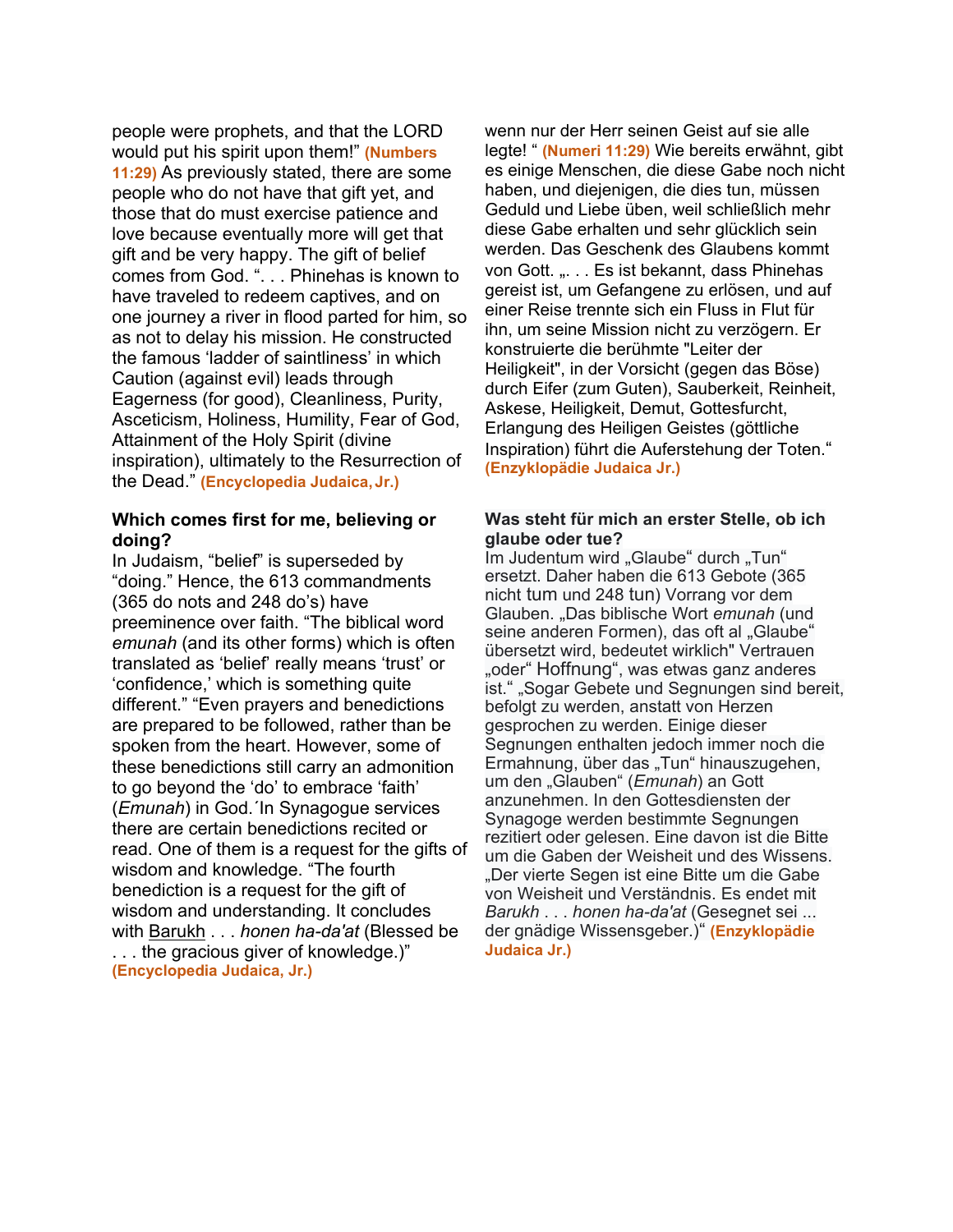### **How can I improve my opportunities to be inspired?**

In biblical times, men were called as judges or prophets in Israel when they understood the law and had extra abilities and spiritual gifts. "The *shofet*, or judge, had to meet strict qualifications, besides just knowing the law. Among these qualifications were piety, wisdom, humility, gentility, and human understanding. When Moses set up the first courts, he looked for 'able men such as fear God, men of truth, hating unjust gain' **(Exodus 18:21**) and 'wise men, and understanding and full of knowledge.'" "Daniel was a Jewish sage and prophet who lived in Babylonia during the sixth century B.C.E. Because of his great wisdom and ability to interpret dreams, Daniel rose to positions of responsibility and honor in the court of kings Nebuchadnezzar, Belshazzar and Darius. However, as a Jew, he was constantly tormented by his rivals who denounced him for not worshiping the idols of the land. Daniel's piety and faith in God always stood firm and despite all dangers, he continued to pray daily in the traditional Jewish way." "Potiphar respected Joseph's wisdom and put him in charge of his entire household. When Potiphar's wife fell in love with Joseph and he refused to respond to her, she lied about him to Potiphar, who immediately had him imprisoned. The chief jailer soon put Joseph in charge of all the prisoners. He interpreted the dreams of two important prisoners, saying that one would be freed, and one would die. Although the interpretation came true, the man who was freed forgot him. He remained in prison for two more years, until Pharaoh requested an interpreter for his strange dreams. Joseph was called before Pharaoh to hear them and

#### **Wie kann ich meine Inspirationsmöglichkeiten verbessern?**

In biblischen Zeiten wurden Männer in Israel als Richter oder Propheten berufen, als sie das Gesetz verstanden und über zusätzliche Fähigkeiten und geistige Gaben verfügten. "Der *Shofet* oder Richter musste strenge Qualifikationen erfüllen und nicht nur das Gesetz kennen. Zu diesen Qualifikationen gehörten Frömmigkeit, Weisheit, Demut, Sanftmut und menschliches Verständnis. Als Mose die ersten Gerichte errichtete, suchte er nach "fähigen Männern wie Gott fürchten, Männern der Wahrheit, die ungerechten Gewinn hassen" (2. Mose 18:21) und "Weisen und Verständnis und voller Wissen". ""Daniel war ein jüdischer Weiser und Prophet, der im 6. Jahrhundert v. Chr. in Babylonien lebte Aufgrund seiner großen Weisheit und Fähigkeit, Träume zu interpretieren, stieg Daniel in verantwortliche und ehrenvolle Positionen am Hof der Könige Nebukadnezar, Belsazar und Darius auf. Als Jude wurde er jedoch ständig von seinen Rivalen gequält, die ihn anprangerten, weil er die Götzen des Landes nicht verehrte. Daniels Frömmigkeit und sein Glaube an Gott standen immer fest und trotz aller Gefahren betete er weiterhin täglich auf traditionelle jüdische Weise." Potiphar respektierte Josephs Weisheit und beauftragte ihn mit der Leitung seines gesamten Haushalts. Als Potiphars Frau sich in Joseph verliebte und er sich weigerte, ihr zu antworten, log sie Potiphar an, der ihn sofort inhaftieren ließ. Der Hauptgefängniswärter setzte Joseph bald für alle Gefangenen ein. Er interpretierte die Träume zweier wichtiger Gefangener und sagte, dass einer befreit und einer sterben würde. Obwohl die Interpretation wahr wurde, vergaß der Mann, der befreit wurde, ihn. Er blieb noch zwei Jahre im Gefängnis, bis der Pharao einen Dolmetscher für seine seltsamen Träume bat. Joseph wurde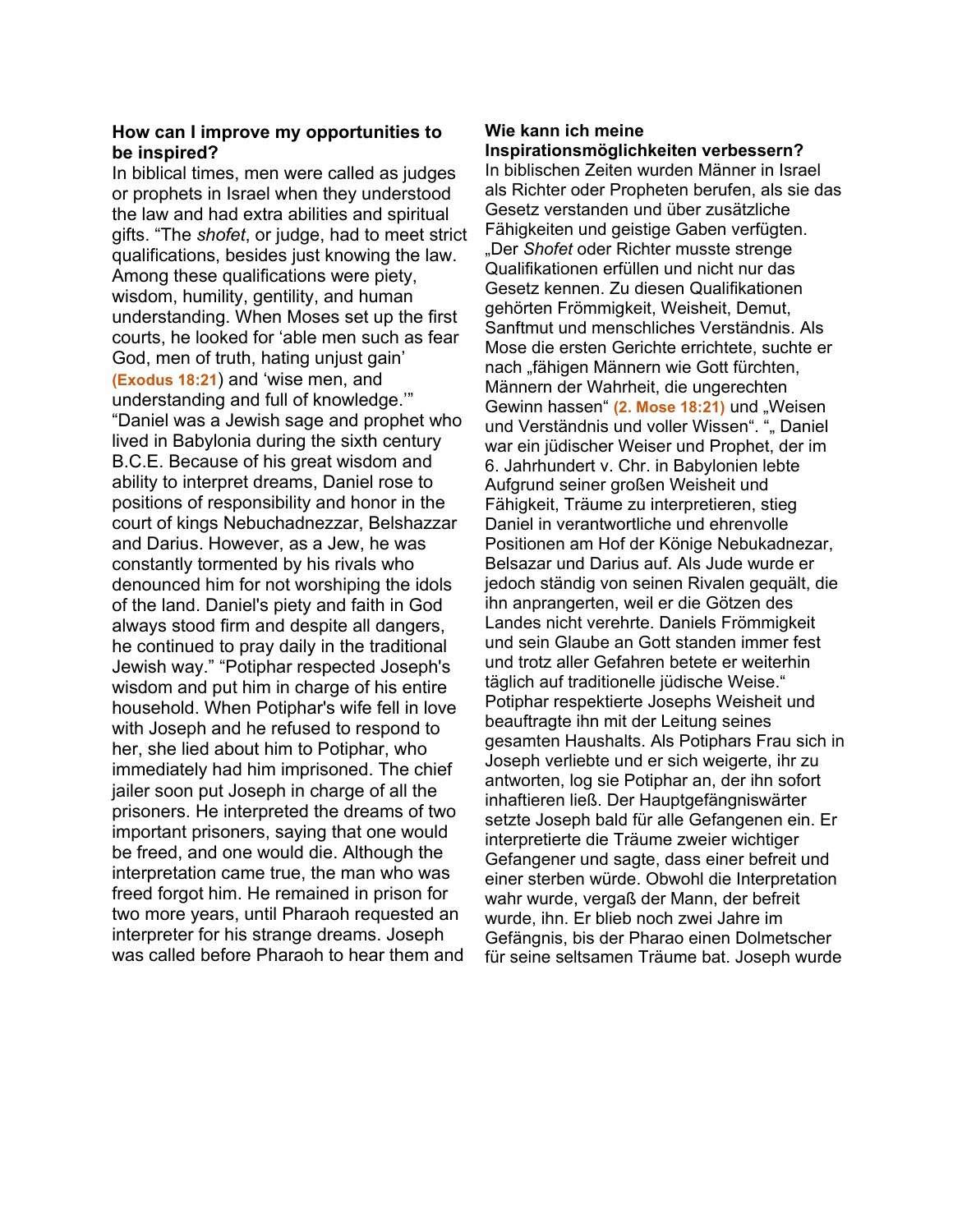God gave him the wisdom to understand that the dreams predicted seven years of plenty throughout the kingdom, to be followed by seven years of famine. He suggested that food be stored and distributed during the years of hunger. Pharaoh realized that Joseph was honest and wise and ordered him to supervise all necessary preparations. Once again Joseph rose to a high position and became Pharaoh's chief minister. **(Encyclopedia Judaica, Jr.)**

#### **How may I increase in wisdom and understanding?**

*Ba'al Shem Tov* is a descriptive title which means the "Good Master of the Name." The "Master of the Good Name", and the "Name" refers to the name of God. Thus the bearer of the title was a person who was able to invoke the name of God for the purpose of healing the sick or in other worthy causes. "Although the capacity to obtain wisdom might be considered a natural endowment, wisdom itself had to be learned, and could be taught. The two principal methods of teaching were *musar* (instruction or training) and *ezah* (counsel, or persuasion) according to whether the teacher's authority was imposed or freely sought. In general, the teacher's *musar* was an appeal to reason and conscience and to the pupil's own desire for knowledge and understanding. The wisdom was transmitted by a saying or proverb; a rhetorical question; a parable or allegory; and imaginative tales and anecdotes. Despite this great emphasis on teaching and learning, however, wisdom

vor den Pharao gerufen, um sie zu hören, und Gott gab ihm die Weisheit zu verstehen, dass die Träume sieben Jahre des Überflusses im ganzen Königreich voraussagten, gefolgt von sieben Jahren Hungersnot. Er schlug vor, Lebensmittel während der Jahre des Hungers zu lagern und zu verteilen. Der Pharao erkannte, dass Joseph ehrlich und weise war und befahl ihm, alle notwendigen Vorbereitungen zu überwachen. Wieder einmal stieg Joseph in eine hohe Position auf und wurde der oberste Minister des Pharao. **(Enzyklopädie Judaica Jr.)**

#### **Wie kann ich an Weisheit und Verständnis zunehmen?**

Ba'al Shem Tov ist ein beschreibender Titel, der "Guter Meister des Namens" bedeutet. Der "Meister des guten Namens" und der "Name" beziehen sich auf den Namen Gottes. So war der Träger des Titels eine Person, die in der Lage war, den Namen Gottes anzurufen, um die Kranken zu heilen oder für andere würdige Zwecke. "Obwohl die Fähigkeit, Weisheit zu erlangen, als natürliche Begabung angesehen werden kann, musste Weisheit selbst gelernt und gelehrt werden. Die beiden Hauptmethoden des Unterrichts waren *Musar* (Unterricht oder Ausbildung) und *Ezah* (Rat oder Überzeugung), je nachdem, ob die Autorität des Lehrers auferlegt oder frei gesucht wurde. Im Allgemeinen war das *Musar* des Lehrers ein Appell an Vernunft und Gewissen sowie an den eigenen Wunsch des Schülers nach Wissen und Verständnis. Die Weisheit wurde durch ein Sprichwort oder eine Frage übermittelt; eine rhetorische Frage; ein Gleichnis oder eine Allegorie; und einfallsreiche Geschichten und Anekdoten. Trotz dieser großen Betonung des Lehrens und Lernens blieb Weisheit letztendlich ein